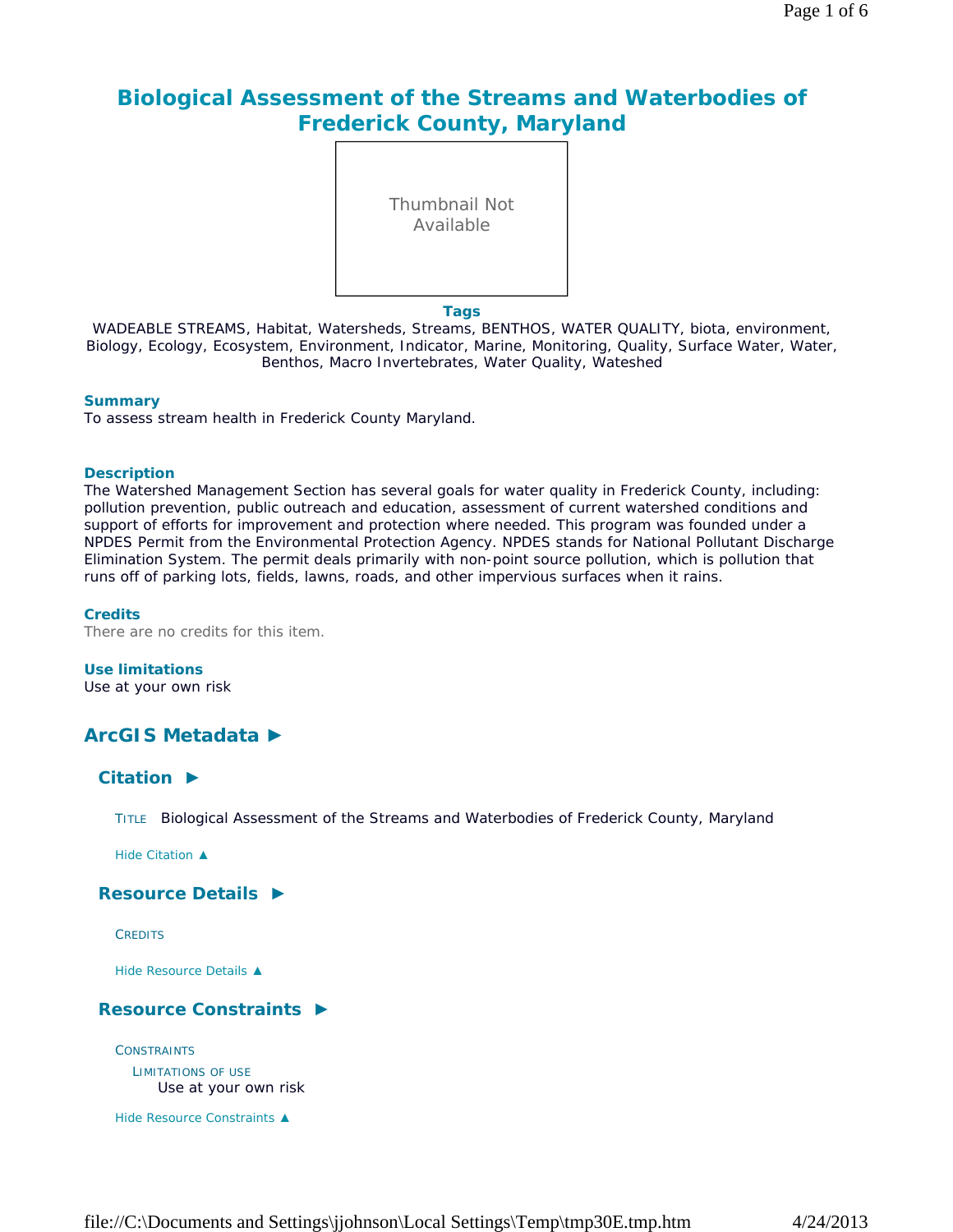### **Metadata Details ►**

**\*** LAST UPDATE 2011-02-15

ARCGIS METADATA PROPERTIES METADATA FORMAT ESRI-ISO

CREATED IN ARCGIS 2010-03-30T13:19:05 LAST MODIFIED IN ARCGIS 2011-02-15T13:37:50

AUTOMATIC UPDATES HAVE BEEN PERFORMED NO

*Hide Metadata Details ▲*

# **FGDC Metadata (read-only) ►**

### **Identification ►**

**CITATION** 

CITATION INFORMATION

ORIGINATOR Frederick County, Division of Public Works, Office of Development Review PUBLICATION DATE 2013-04-24

TITLE

Biological Assessment of the Streams and Waterbodies of Frederick County, Maryland PUBLICATION INFORMATION

PUBLICATION PLACE Annapolis, MD

PUBLISHER Chesapeake Bay Program (CBP)

ONLINE LINKAGE http://data.chesapeakebay.net/?DB=CBP\_NTBENDB

ONLINE LINKAGE

http://www.chesapeakebay.net/data/downloads/watershed\_wide\_benthic\_invertebrate\_database ONLINE LINKAGE http://www.watershed-alliance.com/mcwa\_pubs.html

#### **DESCRIPTION**

ABSTRACT

The Watershed Management Section has several goals for water quality in Frederick County, including: pollution prevention, public outreach and education, assessment of current watershed conditions and support of efforts for improvement and protection where needed.

This program was founded under a NPDES Permit from the Environmental Protection Agency. NPDES stands for National Pollutant Discharge Elimination System. The permit deals primarily with non-point source pollution, which is pollution that runs off of parking lots, fields, lawns, roads, and other impervious surfaces when it rains.

#### PURPOSE

To assess stream health in Frederick County Maryland.

TIME PERIOD OF CONTENT

TIME PERIOD INFORMATION SINGLE DATE/TIME CALENDAR DATE 19990607-Present CURRENTNESS REFERENCE Ground condition

STATUS PROGRESS In work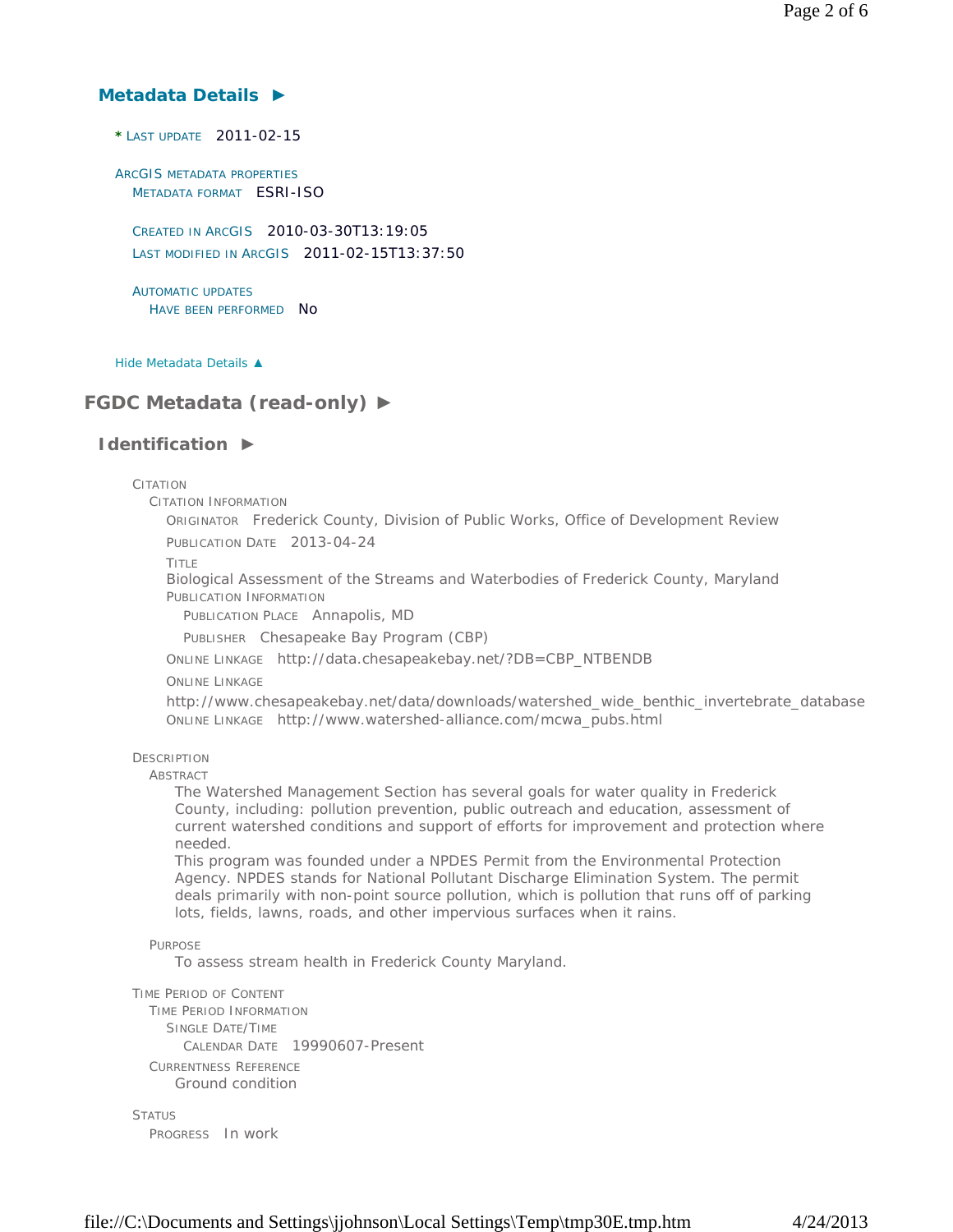MAINTENANCE AND UPDATE FREQUENCY Irregular

| <b>SPATIAL DOMAIN</b><br><b>BOUNDING COORDINATES</b><br>WEST BOUNDING COORDINATE -77.657118 |
|---------------------------------------------------------------------------------------------|
| EAST BOUNDING COORDINATE -77.171797                                                         |
| NORTH BOUNDING COORDINATE 39.714022                                                         |
| SOUTH BOUNDING COORDINATE 39.26579                                                          |
|                                                                                             |
| <b>KEYWORDS</b><br><b>THEME</b>                                                             |
| THEME KEYWORD THESAURUS None                                                                |
| THEME KEYWORD WADEABLE STREAMS                                                              |
| THEME KEYWORD Habitat                                                                       |
| THEME KEYWORD Watersheds                                                                    |
| THEME KEYWORD Streams                                                                       |
| THEME KEYWORD BENTHOS                                                                       |
| THEME KEYWORD WATER QUALITY                                                                 |
|                                                                                             |
| <b>THEME</b><br>THEME KEYWORD THESAURUS ISO 19115 Topic Category                            |
| THEME KEYWORD biota                                                                         |
| THEME KEYWORD environment                                                                   |
|                                                                                             |
| <b>THEME</b>                                                                                |
| THEME KEYWORD THESAURUS EPA GIS Keyword Thesaurus                                           |
| Theme Keyword<br>Biology                                                                    |
| Ecology<br>Theme Keyword                                                                    |
| THEME KEYWORD Ecosystem                                                                     |
| Environment<br>THEME KEYWORD                                                                |
| Indicator<br>THEME KEYWORD                                                                  |
| Marine<br>THEME KEYWORD                                                                     |
| Monitoring<br>THEME KEYWORD                                                                 |
| Quality<br>THEME KEYWORD                                                                    |
| Surface Water<br>THEME KEYWORD                                                              |
| Water<br><b>THEME KEYWORD</b>                                                               |
|                                                                                             |
| <b>THEME</b>                                                                                |
| THEME KEYWORD THESAURUS USEL                                                                |
| THEME KEYWORD Benthos                                                                       |
| THEME KEYWORD Macro Invertebrates                                                           |
| THEME KEYWORD Water Quality                                                                 |
| THEME KEYWORD Wateshed                                                                      |
| PLACE                                                                                       |
| PLACE KEYWORD THESAURUS<br><b>None</b>                                                      |
| PLACE KEYWORD Maryland                                                                      |
| PLACE KEYWORD Frederick County                                                              |
| <b>ACCESS CONSTRAINTS</b><br>None                                                           |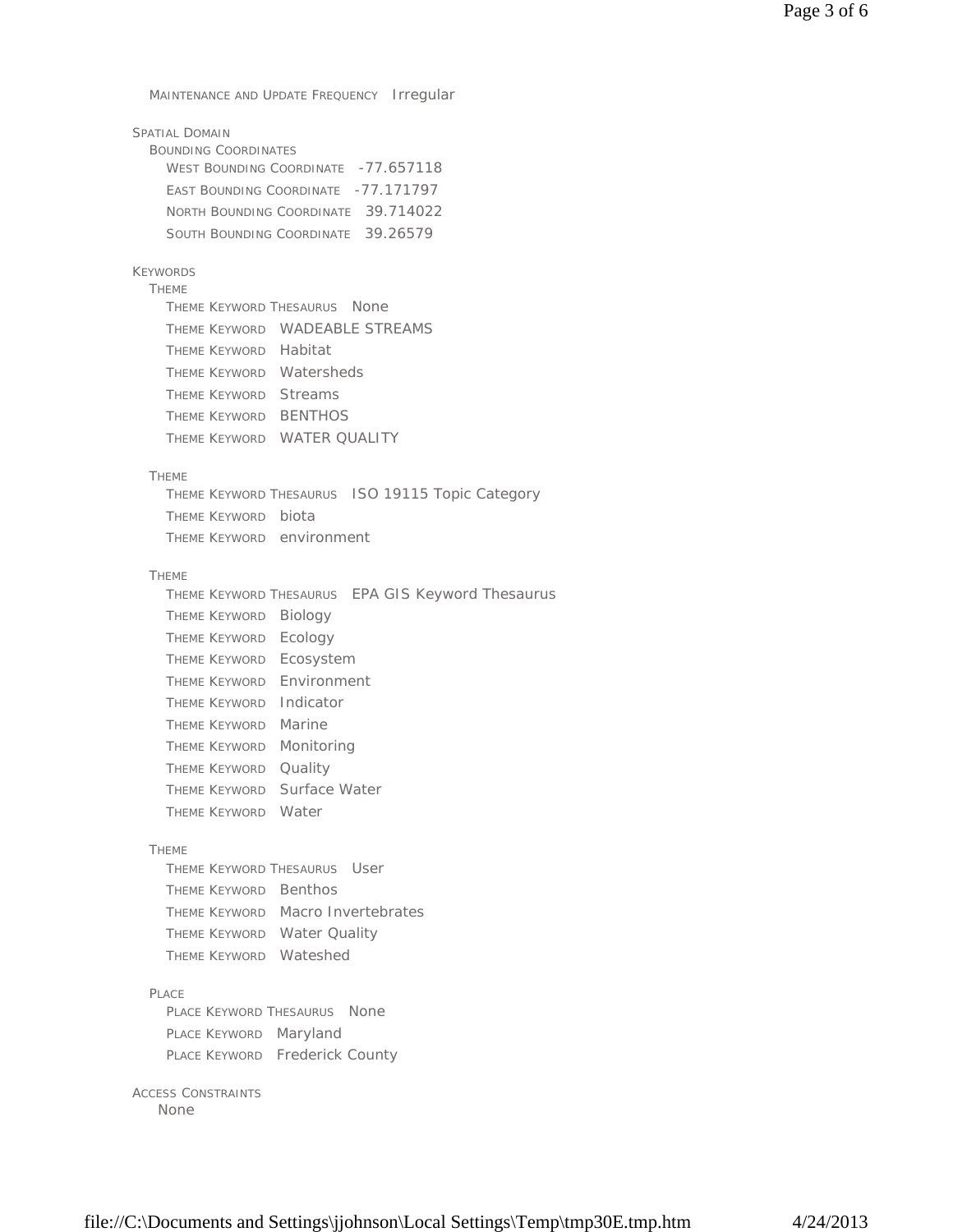USE CONSTRAINTS POINT OF CONTACT CONTACT INFORMATION CONTACT PERSON PRIMARY CONTACT PERSON David Ennis CONTACT ORGANIZATION Department of Program Development & Management CONTACT POSITION Department Head CONTACT ADDRESS ADDRESS TYPE mailing and physical address ADDRESS 118 North Market Street CITY Frederick STATE OR PROVINCE Maryland POSTAL CODE 21701 CONTACT VOICE TELEPHONE 301-600-1688 CONTACT FACSIMILE TELEPHONE 301-600-1808 CONTACT INSTRUCTIONS SECURITY INFORMATION SECURITY CLASSIFICATION SYSTEM FIPS Pub 199 SECURITY CLASSIFICATION No Confidentiality SECURITY HANDLING DESCRIPTION Standard Technical Controls *Hide Identification ▲* **Data Quality ►** LOGICAL CONSISTENCY REPORT COMPLETENESS REPORT POSITIONAL ACCURACY HORIZONTAL POSITIONAL ACCURACY HORIZONTAL POSITIONAL ACCURACY REPORT Use at your own risk Not Available Not Applicable Unknown Data were collected using methods that are accurate to within 6-25 meters (EPA National Geospatial Data Policy [NGDP] Accuracy Tier 3). For more information, please see EPA's

```
LINEAGE
```
PROCESS STEP PROCESS DESCRIPTION Metadata imported.

PROCESS DATE 2010-03-30

```
PROCESS STEP
```

```
PROCESS DESCRIPTION
```
Data was loaded into the CBPO Non-Tidal Benthic Data base.

NGDP at http://epa.gov/geospatial/policies.html

PROCESS DATE 2010-03-30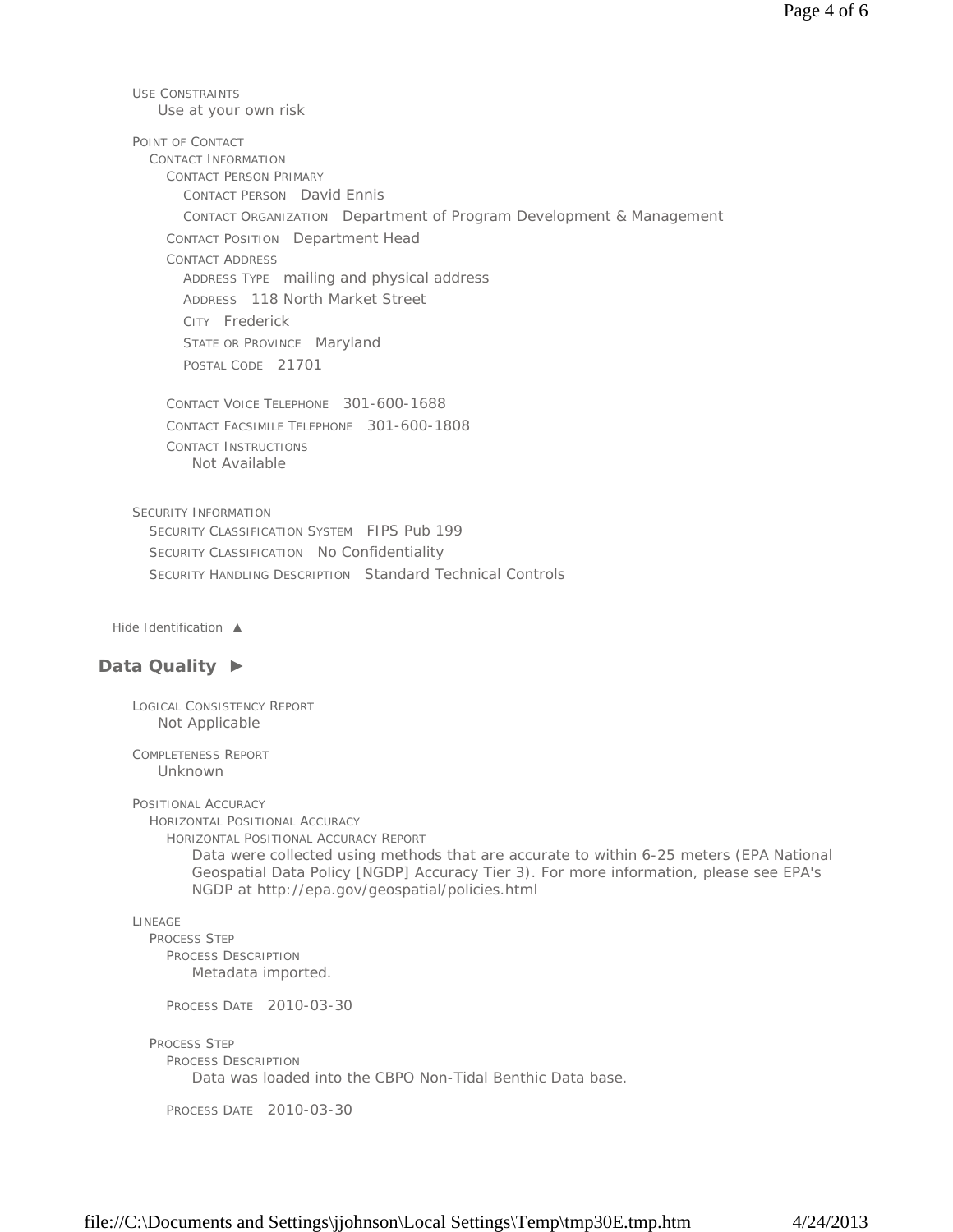*Hide Data Quality ▲*

### **Spatial Reference ►**

HORIZONTAL COORDINATE SYSTEM DEFINITION **GEOGRAPHIC** LATITUDE RESOLUTION 0.000001 LONGITUDE RESOLUTION 0.000001 GEOGRAPHIC COORDINATE UNITS Decimal degrees

GEODETIC MODEL

HORIZONTAL DATUM NAME North American Datum of 1983 ELLIPSOID NAME Geodetic Reference System 1980 SEMI-MAJOR AXIS 6378137.000000 DENOMINATOR OF FLATTENING RATIO 298.257222

*Hide Spatial Reference ▲*

### **Distribution Information ►**

DISTRIBUTOR CONTACT INFORMATION CONTACT PERSON PRIMARY CONTACT PERSON Brenda Morgan CONTACT ORGANIZATION Versar Inc. CONTACT POSITION Environmental Scientist CONTACT ADDRESS ADDRESS TYPE mailing and physical address ADDRESS 9200 Rumsey Rd., Ste. 100 CITY Columbia STATE OR PROVINCE Maryland POSTAL CODE 21045

CONTACT VOICE TELEPHONE (410) 964-9200 CONTACT FACSIMILE TELEPHONE (410) 964-5156 CONTACT ELECTRONIC MAIL ADDRESS BMorgan@versar.com CONTACT INSTRUCTIONS unavailavle

RESOURCE DESCRIPTION Downloadable Data DISTRIBUTION LIABILITY

I, the data requestor, agree to acknowledge the Chesapeake Bay Program and any other agencies and institutions as specified by the Chesapeake Bay Program Office as data providers. I agree to credit the data originators in any publications, reports or presentations generated from this data. I also accept that, although these data have been processed successfully on a computer system at the Chesapeake Bay Program, no warranty expressed or implied is made regarding the accuracy or utility of the data on any other system or for general or scientific purposes, nor shall the act of distribution constitute any such warranty. This disclaimer applies both to individual use of the data and aggregate use with other data. It is strongly recommended that careful attention be paid to the contents of the data documentation file associated with these data. The Chesapeake Bay Program shall not be held liable for improper or incorrect use of the data described and/or contained herein.

*Hide Distribution Information ▲*